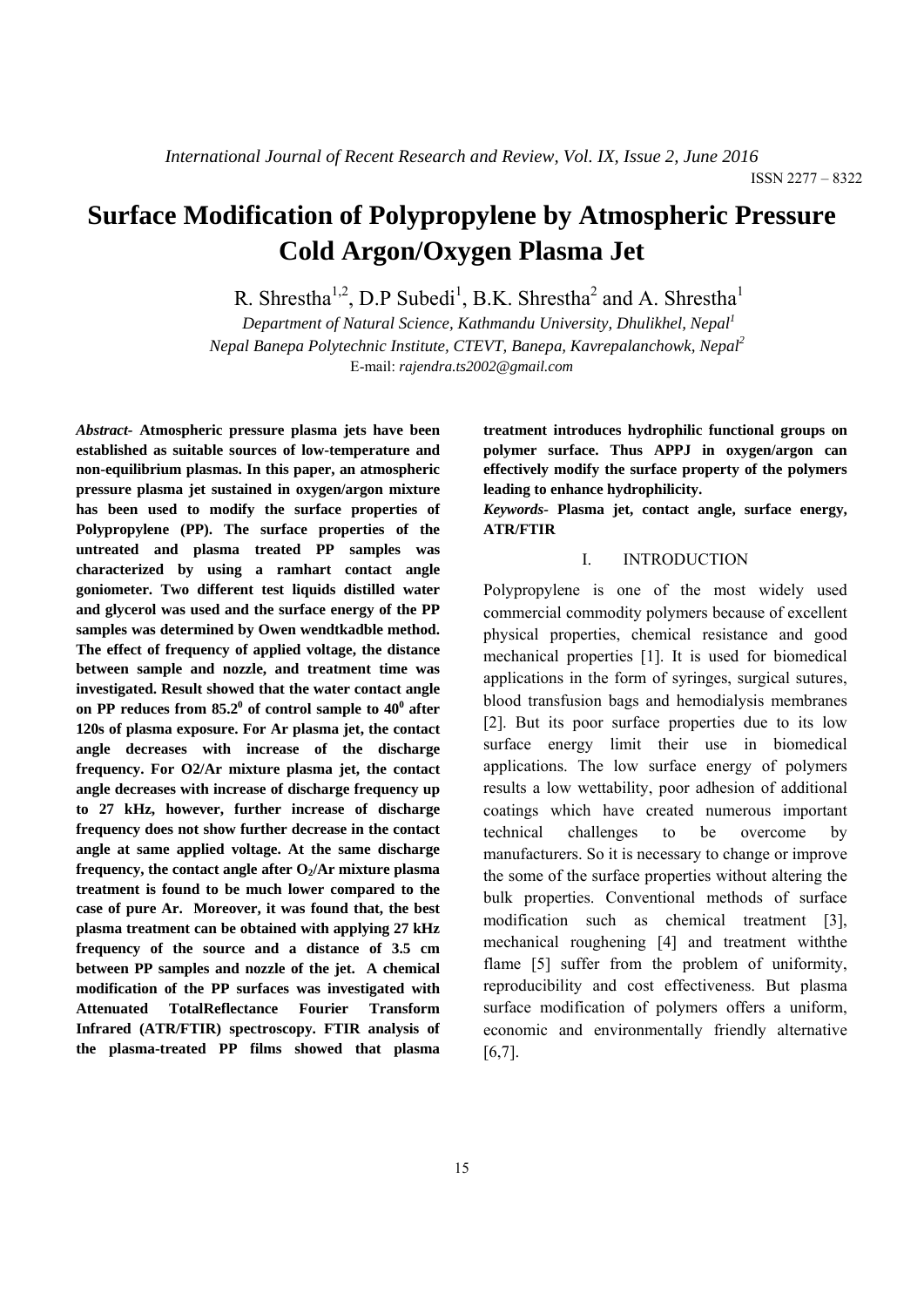Atmospheric-pressure, non-equilibrium plasmas produced by the dielectric barrier discharge are very attractive for various industrial applications because of their low-cost, high speed and the ability to operate without vacuum [8,9]. But it has small inter-electrode distance and limits the size of the object to be treated.

In this paper, we will show a new atmospheric pressure cold plasma jet generator which is excited by a frequency in the range of (2–30 kHz) AC power supply. Polypropylene film samples were treated in atmospheric pressure cold plasma jet in argon / oxygen environment. Surface analysis and characterization of the samples were performed using contact angle measurements and FTIR spectroscopy.

## II. EXPERIMENTAL SETUP



Plasma jets concerned in this paper are generated in a glass capillary tube with an inner diameter of 3.0 mm ad an outer diameter of 5 mm. The electrodes, 1.0 cm wide, are made of aluminum foil wrapping the capillary tube and the distance between the inner edges of two electrodes is 15 cm. The ground electrode is on the upstream side; the active electrode is on the downstream side and with its outer edge at about 0.5 cm from the tube orifice. Photograph and

Schematic diagram of the present experimental setup of the atmospheric-pressure plasma jet apparatus is shown in Fig.1. Argon and oxygen gases are used as the working gas; and the flow rate is controlled by a volume flow meter. The flow rate of the argon gas was restricted below 15 l/m so that the flow velocity would not exceed the limit for a laminar argon flow. We used a high frequency power supply in the range (1-30kHz) and voltage in the range of (0-20 kV)for the excitation and sustaining the discharges.

## III. ELECTRICAL AND OPTICAL MEASUREMENTS

The voltage applied to the discharge was measured using a 10:1 voltage probe (Tektronix 2000TDS), and the discharge current was recorded by using a current probe. Further, a digital oscilloscope (Tek-tronix TDS2000) was employed to obtain the voltage and current waveforms.



Fig 2: Currentandvoltage wave form of discharge

The typical waveforms of the voltage and current obtained at argon/oxyge flow rate of 2l/mim are shown in Fig. 2. The peak voltage and crrent are approximately 3.5 kV and 10mA measured by the high voltage and current probes.

From the current wave form we can compute the average current density  $J_{ave}$  using the expression

$$
J_{ave} = \frac{I}{A} \dots \dots \dots \dots \dots (1)
$$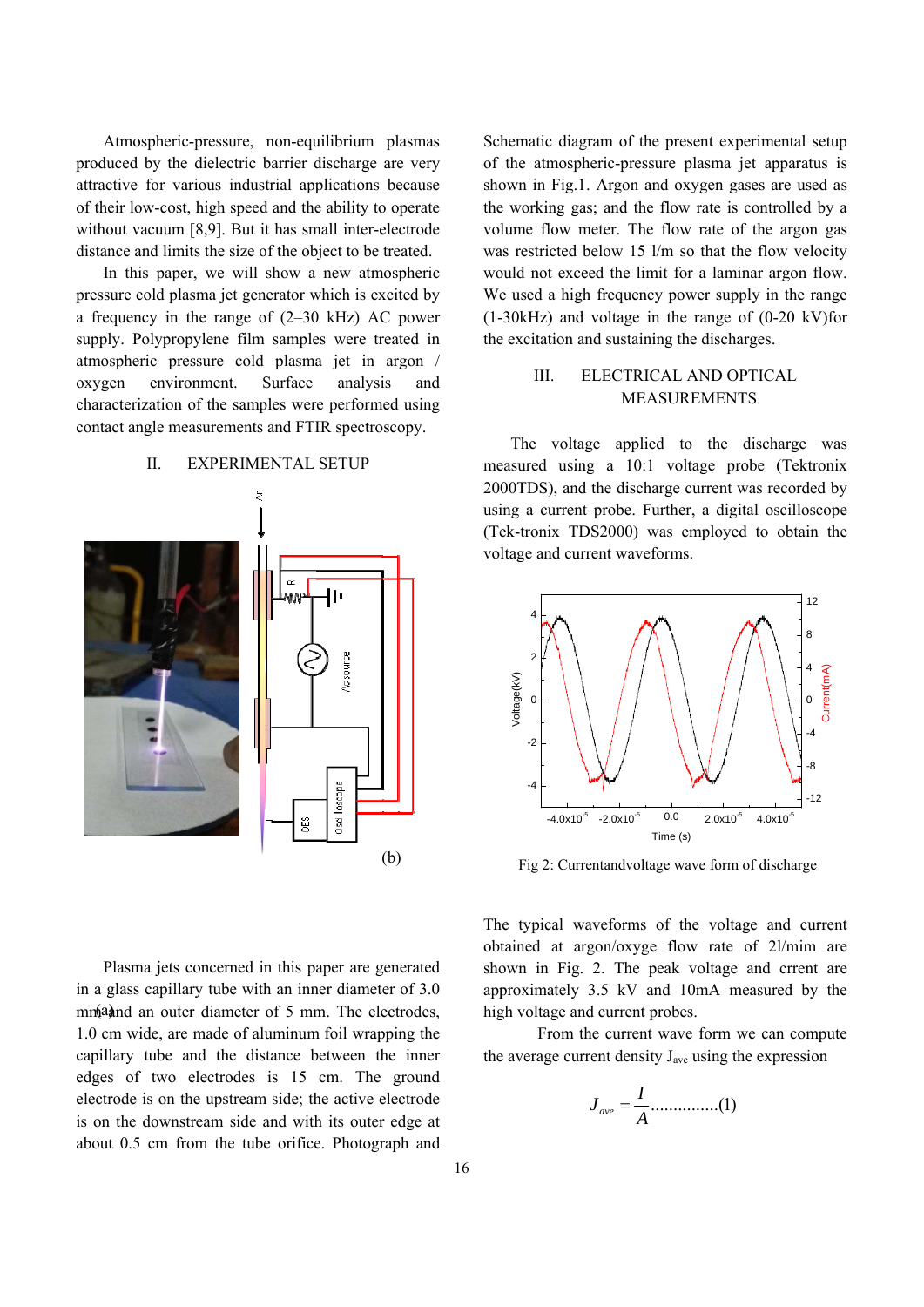Where, 2 4  $A = \frac{\pi d^2}{4}$  is the cross sectional area of the

plasma, d is diameter of the plasma jet. For the diameter we took the value of  $d = 3$  mm.

The electron density can be estimated from current density by using the expression [7, 8]

$$
J=n_{e}e\mu E \ldots \ldots \ldots \ldots \ldots \ldots \ldots (2)
$$

where e is the elementary charge. For the electron mobility we use  $\mu = 3 \times 10^{-2}$  m<sup>2</sup>/V [7] [36]; the strength of the electric field  $E = \Delta V/D$  is calculated by taking  $\Delta V = V$ , i.e. the voltage drop equals the amplitude. D is the distance between the electrodes. In our experiment

 $D= 15$ cm,  $V=3.5$ kV,  $I=10$ mA

$$
E = \frac{V}{D} = \frac{3.5 \times 10^3}{15 \times 10^{-2}} = 2.333 \times 10^4 V m^{-1}
$$
  
A = 7.0714 × 10<sup>-6</sup> m<sup>2</sup>

Inserting these values in equation 2, electron density was calculated and found to be  $n_e = 1.105 \times 10^{13}$ cm<sup>-3</sup>.

The optical emission spectrum (OES) was collected perpendicular to the jet using an Optical Spectrometer (Lyner Array VS140) spectrometer (spectral range of 180-1100 nm) with a resolution of 0.2 nm full width at half-maximum (FWHM); The OES data were achieved by using a per-sonal computer (PC) equipped with relevant software (Lynex) for both driving and acquisition. The absolute irradiance of the active species in the plasma was obtained. During the measurement of the optical emission spectra, the exposure time was 100 ms. Emission intensities of the active species were collected at position of the plasma jet (3.5 cm from the end of the torch), through an optical fiber with a diameter of 100μm. The experimental setup for electrical and optical measurements is shown in Fig.1

The measured optical emission spectra of the plasma jet are shown in Figure 3. The most intensive emission lines of the discharge were the argon (Ar I) emission (4p $\rightarrow$ 4s) lines in the spectral region 690–860 nm, the 2nd positive system  $N_2$  emission bands (300– 440 nm) and the transitions of the OH band between

306–309 nm. The ionic argon lines (Ar II) between 410–650 nm. The detected OH band between 306-309 nm indicates the presence of the water in the plasma. We assume that the source of the water is the ambient air, which penetrates by the diffusion into the working gas.



Fig.3: Optical emission spectra of APPJ at position of 3.5cm from nozzle

Based on the Ref.[9,10], the electron temperature of atmospheric pressure plasma jet can be calculated by Boltzmann plot with the equation:

ln ................(3) *ki ki k k ki B e I E <sup>C</sup> gA kT* ⎛ ⎞ <sup>λ</sup> ⎜ ⎟ =− + ⎝ ⎠

Where  $A_{ki}$  is the transition probability,  $T_e$  is the electron temperature,  $\lambda_{ki}$  is the wavelength,  $E_k$  and gn are the excitation energy and the statistical weight of the upper energy state respectively.  $I_{ki}$  is the relative intensity of the chosen spectral lines,  $k_B$  is the Boltzmann constant and C is a constant for all selected spectral lines.

Now, plotting Eq. (3) with  $E_k$  in the horizontal axis and  $ln(I_{ki}\lambda_{ki}/g_kA_{ki})$  in the vertical axis will result in a straight line, and the electron temperature can be determined from the slope of the straight line.

In our experimental spectra, four ArI lines with wavelengths 696.54, 706.72, 810.64 and 912.29nm respectively were chosen in a wavelength range of 696.54–912.29 nm to calculate electron temperature of Atmospheric pressure plasma jet on the Boltzmann plot method. The atomic data of four ArI lines are displayed in table I given below.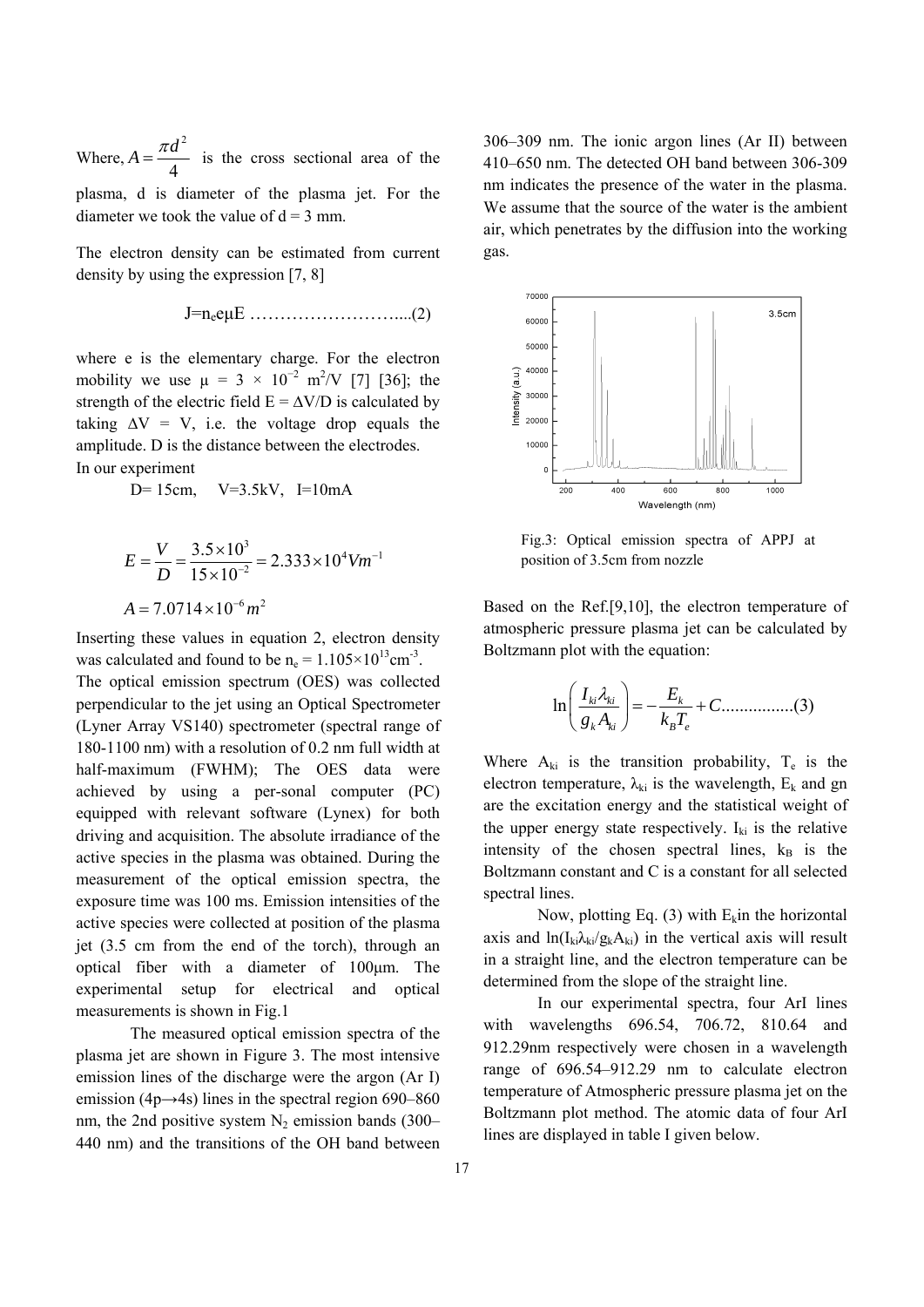Table I Parameters of the four chosen ArI lines [Taken from NIST Atomic Data]

| $\lambda$ nm | Ari                | $E_i$ (eV) | $E_k(eV)$ | $g_i$ | $g_k$        |
|--------------|--------------------|------------|-----------|-------|--------------|
| 696.54       | $3.39\times10^{6}$ | 11.548     | 13.327    | 5     | 3            |
| 706 72       | $3.80\times10^{6}$ | 11.548     | 13.302    | 5     | $\varsigma$  |
| 810.64       | $2.50\times10^{7}$ | 11.623     | 13.153    | 3     | $\mathbf{3}$ |
| 912 29       | $1.89\times10^{7}$ | 11.540     | 12 907    | 5     | 3            |

Fig.4 is the plot of  $\ln(I_{ki}\lambda_{ki}/g_kA_{ki})$  versus  $E_k$ , the slope of Boltzmann fitted straight line provides electron temperature. Electron temperature of the plasma jet for applied voltage 3.5kV with frequency 27 kHz is 0.546eV.



Fig.4: Boltzmann plot of the ArI line spectrum for 696.54, 706.72, 810.64 and 912.29nm

# IV. MEASUREMENT OF CONTACT ANGLE AND SURFACE ENERGY

The APPJ is facing vertically downwards towards a polypropylene (PP) with a thickness of 100 µm (Good fellow Cambridge Ltd) sample surface. The distance between the APPJ nozzle and the sample was 3.5cm. The change in the surface properties of the treated PP films was monitored by measuring the change in wettability using a contact angle analyser. It consists of a camera that looks across the polymer surface, and a syringe with a needle tip to drop droplets of water onto the surface. Images from the camera are used to measure the contact angle between the water droplet and the PP surface Contact angles, immediately after plasma treatment, was measured on PP surface modified with APPJ exposure time of 0–60 seconds by goniometry with static water drop method. The Sessile Drop technique was used for the characterization. The measurements of the contact angle were performed using distilled water and glycerin on different positions of the treated PP. Surface energies were calculated using the Owens-Wendt-Kaelble method. In this method, it is possible to determine the solid surface energy  $(y)$  as the sum of polar  $(\gamma^p)$  and dispersive  $(\gamma^d)$  contribution using at least two different test liquids (water and glycerin) [11,12].

$$
\gamma_{l}\left(1+\cos\theta\right)=2\left[\gamma_{l}^{d}\gamma_{s}^{d}\right]^{\frac{1}{2}}+2\left[\gamma_{l}^{p}\gamma_{s}^{p}\right]^{\frac{1}{2}}\dots\dots\dots(4)
$$

The dependence of contact angle and surface energy on exposure time for polypropylene is introduced in Fig: 5.

For a fixed applied voltage, flow rate of gas and sample-electrode distance, the contact angle decreased exponentially with the treatment time. As a result of this, surface energy of the sample increased nearly to a saturation value as shown in Fig.5. The decrease in contact angle can be attributed to increase in surface roughness and incorporation of hydrophilic functional groups. This effect is obviously time dependent which is observed in the result. However, saturation in the value of surface energy is observed beyond 60s of treatment which may be due to the equilibrium between the formation of hydrophilic functional groups on the surface and their removal by etching.



Fig.5 Contact angle and surface energy as function of treatment time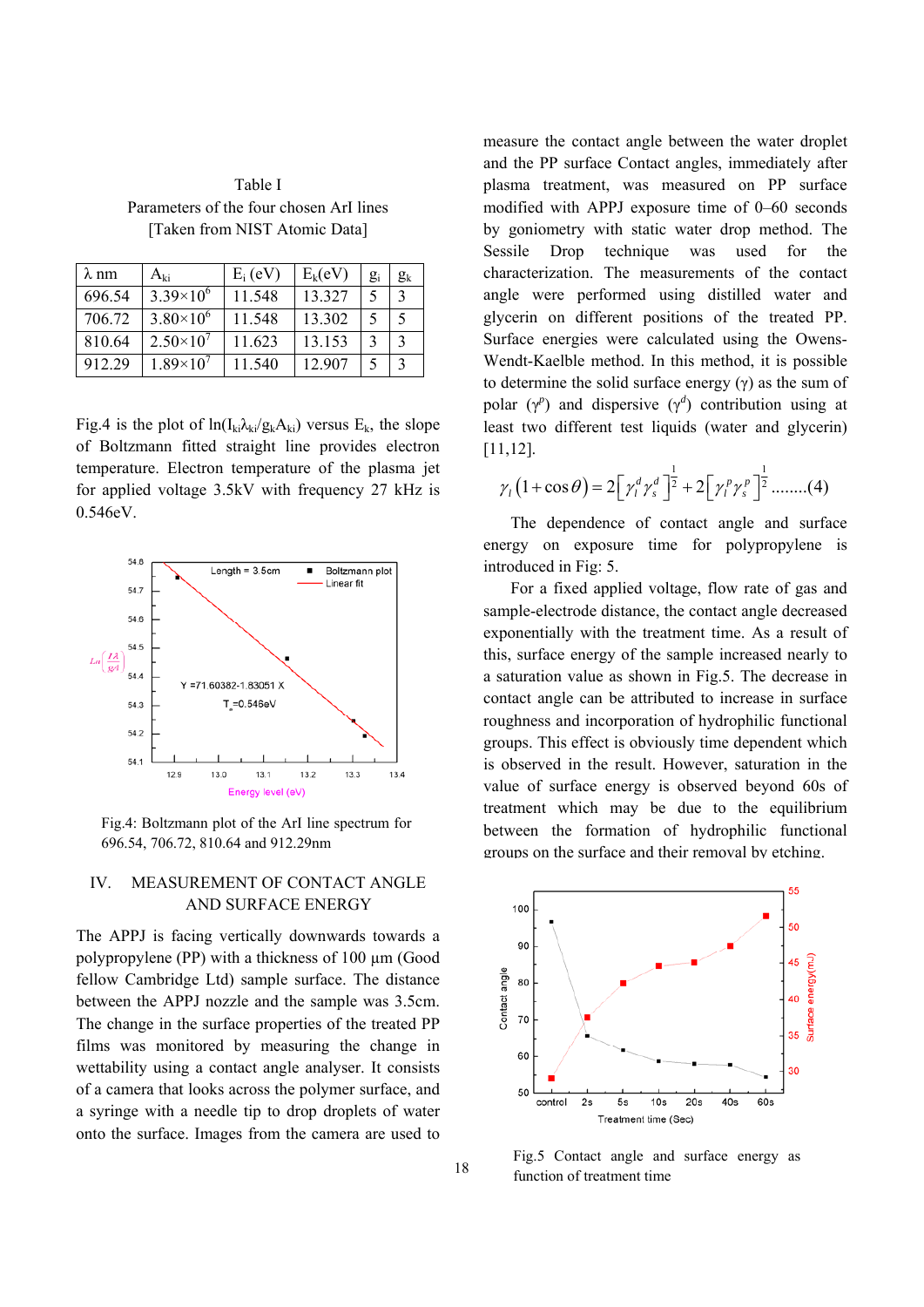## V. SURFACE ANALYSIS OF PP

The wettability of the sample is tightly related to the presence of a particular functional group that resides in the outermost surface layer. The relationship between the surface chemical structure and surface wettability of plasma treated PP was characterized by Furrier Transform infrared (FTIR) Spectroscopy.

The ATR-FTIR spectroscopy measurements of PP foils were performed with Perkin Elmer Spectrum 100 FTIR spectrometer fitted with Universal Attenuated Total Reflectance (UATR) polarization accessory in the spectral range of 4000-500  $\text{cm}^{-1}$  at the resolution of 4 cm<sup>-1</sup> for 20 accumulations per analysis.

The infrared absorption spectra of untreated and plasma-treated PP fibers are shown in Fig. 6. Plasmatreated PP fiber has developed distinct absorption bands at 1548 cm<sup>-1</sup> and 1697 cm<sup>-1</sup>, corresponding to COO–and C=O stretching vibration, respectively, and a weak and broad absorption is also observed between 3500 and 3700 cm<sup>-1</sup>, corresponding to -OHtretching vibration. In addition, it can be found that the infrared absorption spectra of the plasma-treated PP exhibits new absorption peaks at 1746 cm<sup>-1</sup> and 1829 cm<sup>-1</sup>. Apparently, the hydrophilic groups such as –OH, C=O, and COO– can improve the hydrophilicity of polymer [13, 14]

#### VI. CONCLUSION

Atmospheric pressure argon plasma has been produced and characterized by optical and electrical methods. Average electron density  $(n_e)$  by electrical method was found to be  $1.105 \times 10^{13}$  cm<sup>-3</sup> and average electron temperature  $(T_e)$  was found to be 0.546eV at the jet length of 3.5 cm from the nozzle.

The set of experimental results on the surface treatment of polypropylene (PP) film with atmospheric pressure argon/oxygen plasma jet (APPJ) using frequency (27 kHz) proves that this kind of discharge is a convenient and efficient source of nonthermal plasma.

The results of the current study showed that the atmospheric pressure plasma jet produced from argon/oxygen significantly decreased the static water contact angle and increased the surface free energy of polymer which leads to increased wettability.



Fig.6 Infrared absorption spectra of untreated and plasmatreated PP fibers

Moreover, the introduction of oxygen- containing hydrophilic polar groups into the surface was verified by FTIR spectra.

## VII. ACKNOWLEDGMENTS

The authors acknowledge the support received in part by the NAST Nepal for this research. Also authors would like to thank Prof. R. S. Rawat, Singapore for their valuable support in this research work.

### VIII. REFERENCES

- [1] M. Laroussi and T. Akan, "Arc-free atmospheric pressure cold plasma jets: A review," *Plasma Process. Polymers*, vol. 4, no. 22, pp. 777–788, 2007.
- [2] U. Kogelschatz, "Dielectric-barrier discharges: Their history, discharge physics, and industrial applications," *Plasma Chem. Plasma Process.*, vol. 23, no. 1, pp. 1–46, 2003.
- [3] H. Ayan, D. Staack, G. Fridman, A. Gutsol, Y. Mukhin, A. Starikovskii, A. Fridman, and G. Friedman, "Application of nanosecond-pulsed dielectric barrier discharge for biomedical treatment of topographically non-uniform surfaces," *J. Phys. D, Appl. Phys.*, vol. 42, no. 12, p. 125202, 2009.
- [4] M. Y. Qian, C. S. Ren, D. Z. Wang, Q. Q. Fan, and Q. Y. Nie, "Investigation on an atmospheric dielectric barrier discharge plasma jet with a concentric wire-mesh cylinder electrode